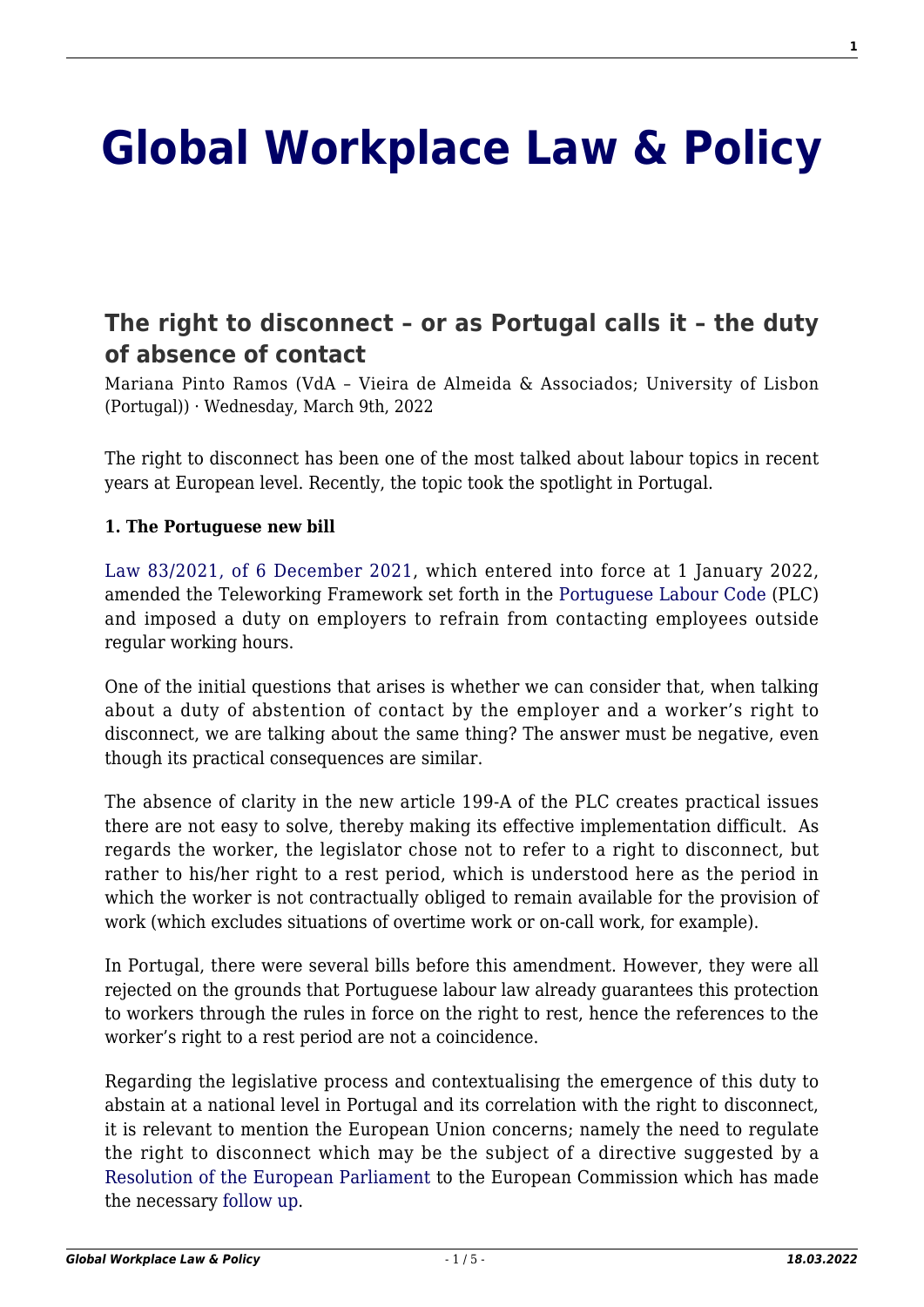There is currently no European legal framework directly defining and regulating a right to disconnect, even though the Working Time Directive (Directive 2003/88/EC) refers to several rights that indirectly relate to similar concepts, in particular the minimum daily and weekly rest periods that are required to safeguard workers' health and safety. Also, the desire to set up a right to disconnect is related to attaining a better work–life balance, *i.e*. an objective that has been at the core of recent European initiatives (*e.g*. Principles 9 ("Work–life balance") and 10 ("Healthy, safe and welladapted work environment and data protection") of the European Pillar of Social Rights), although they do not refer specifically to the right to disconnect.

In the COVID-19 pandemic crisis context, namely when most workers where on remote work and the frontiers of work time and rest time were faint, the European Parliament, on 21 January 2021, passed a resolution in favour of the right to disconnect, calling on the European Commission to prepare a directive that enables those who work digitally to disconnect outside their working hours and that also should establish minimum requirements for remote working and clarify working conditions, hours and rest periods. This initiative concluded that pursuant to the TFEU, the social partners have a three-year period within which the FAD may be implemented before any legislative proposal could be laid down also, which was not, however, welcomed by the European Social Partners who plead for the rejection of this initiative (see [Joint ETUC/ETUFs Letter to the Members of the European](https://www.etuc.org/sites/default/files/document/file/2021-01/R2D%20letter%20ETUC%20-%20ETUFs%20to%20MEPs%202021.pdf) [Parliament](https://www.etuc.org/sites/default/files/document/file/2021-01/R2D%20letter%20ETUC%20-%20ETUFs%20to%20MEPs%202021.pdf)), for several reasons, in particular that «*This amendment creates a dangerous precedent that will undermine the ETUC and the European social partners' capacity to negotiate and conclude a European autonomous agreement in the future, if the existence and implementation of that autonomous agreement means no legislative action can be taken by the Commission for a period of three years.*». In sum, European Social Partners argued that, on one hand, it would be better to rely on the European framework agreement on digitalisation that the European social partners concluded in 2020 than to pass one-size-fits-all legislation and, on the other hand, that this agreement does not cover the right to disconnect and called on the Commission to consult the European social partners, pursuant to Article 154 of the Treaty on the Functioning of the European Union. Currently, the decision lies with the European Commission who has the right of initiative and that already ensured appropriate follow-up.

On the national level, and without prejudice to the existence of legal protection of the right to the worker's rest period, the Portuguese legislator considered, even so, relevant, to regulate a duty of the employer which corresponds, in practice, to the better-known right to disconnect.

The establishment of this new duty of the employer is deliberate, insofar as the Portuguese legislator intended, contrary to the legal solutions adopted in other European countries such as France, Spain and Italy, to place the burden on the employer to ensure compliance with the worker's right to rest, refraining from making contacts which could disturb that right and reinforcing the idea that it is not only a right of the worker not to be disturbed during his rest period but also, and above all, a duty of the employer to refrain from such acts and to prevent such disturbance of the worker's rest.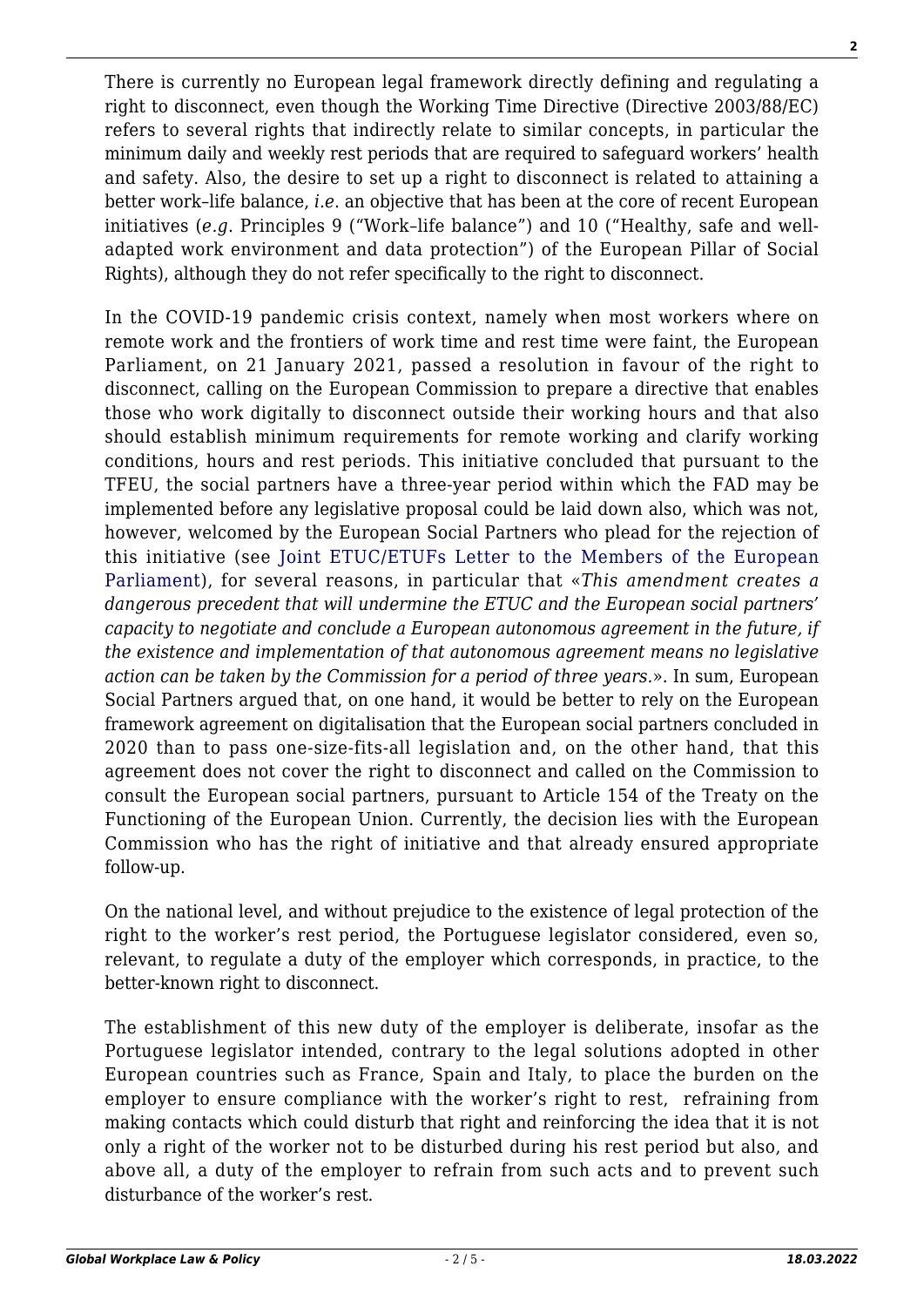This configuration also guarantees additional protection to the worker, insofar as it prevents him, as a matter of principle, from having to claim and enforce his right, placing him in a position of greater vulnerability in the face of possible retaliations (direct or indirect) by the employer. The law ends up removing the employer's responsibility, in part, to adopt measures that guarantee the effectiveness of his postlabour rest. In addition, the law establishes that the breach of this duty by the employer constitutes a serious administrative offence.

## **2. Practical problems**

#### **a. Does the duty to abstain from contact only cover teleworkers?**

Although the enshrinement of this duty of the employer appears in the context of the amendment to the legal regime of telework, it is not to be confused with or limited to its scope of application, which is why it is a new and autonomous subject to that of the amendment to the telework regime.

Therefore, the duty to abstain from contact covers subordinate workers, as well as non-subordinate workers, but in economic dependence under the legal terms, regardless of the type of work provision adopted (i.e. whether they work face-to-face or remotely).

#### **b. Who is the "employer" for the purposes of the duty to refrain from contact?**

The Portuguese law does not give a direct answer as it does not expressly define the concept of employer. However, an employer should be the natural or legal person who, under the terms of the law, holds the labour powers of direction and discipline, either directly or delegated.

Therefore, in practical terms, the employer may be both the director or manager of the company and the employee's hierarchical superior and direct superior (e.g. a director or head of department), and it is up to each of these persons to refrain from contacting the employee outside working hours.

Thus, the burden of not contacting the employee no longer applies, from the outset, to contacts between co-workers, as they do not fulfil the concept of employer, even though, at European Union level, in the proposal for a directive on the right to disconnect, this duty to refrain from contact is also extended to contacts between colleagues.

#### **c. What should be considered as "contact"?**

The law does not define what is to be understood by contact in this context. And so, we are faced with an undefined concept that will have to be analysed on a case-bycase basis. In a general and more cautious manner, contact should be understood as any form of attempt to communicate with the worker during their rest period (e.g. telephone calls, Microsoft Teams meetings and even e-mails or SMS).

However, in an optimum risk management approach, it seems justifiable that some contacts are riskier than others (for example, a phone call to the worker's mobile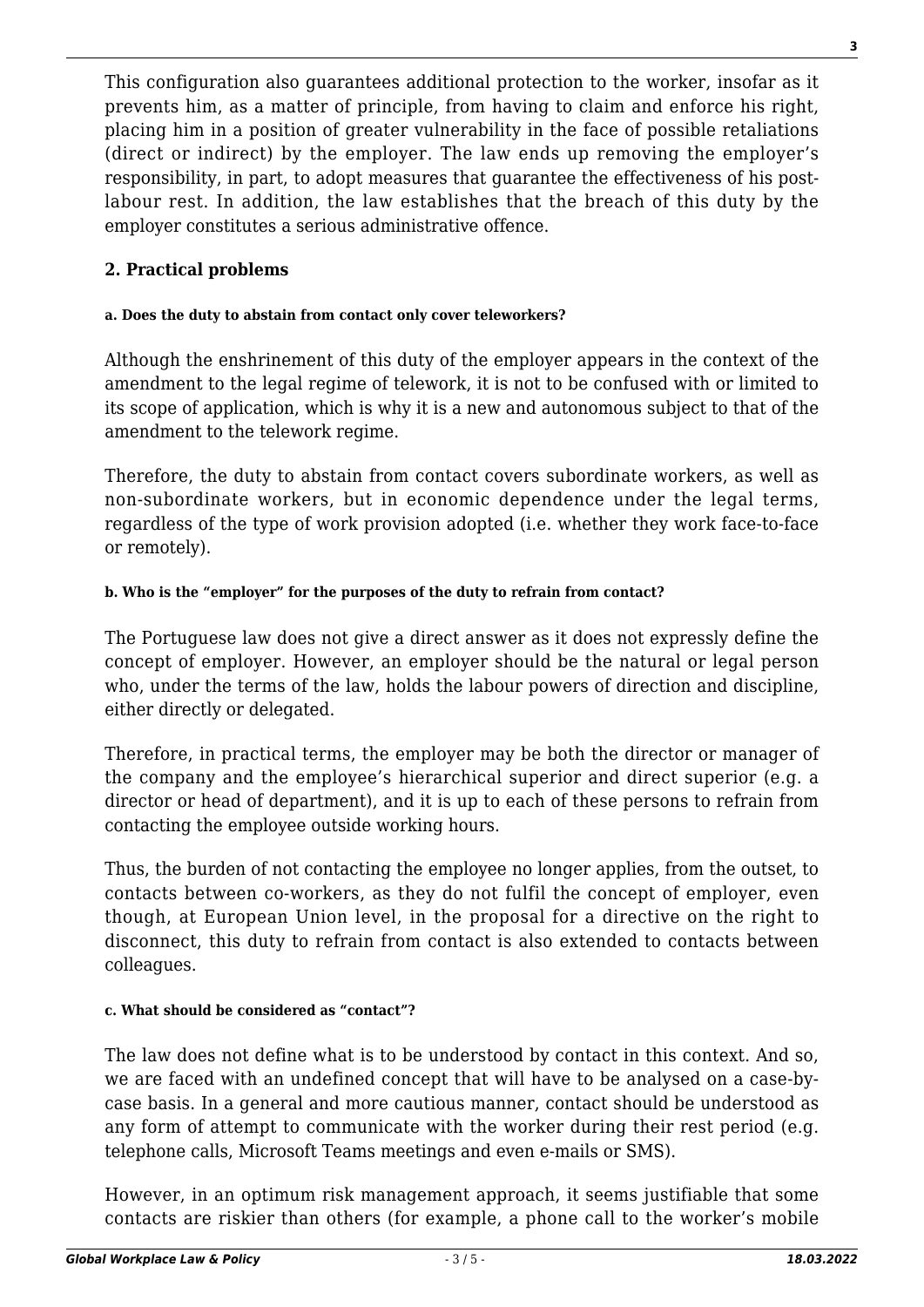phone indicates a desire for a more assertive contact than the sending of an e-mail when the worker is in cc, especially if we are within the context of a multinational company where contacts do not obey the constraints inherent to the various time zones in question).

However, as the legislator has not defined the concept of contact for the purposes of compliance with this duty, it is up to the employer to adopt internal mechanisms to safeguard the absence of a legal concept, namely through internal policies.

## **d. How does the duty to abstain from contact relate to the need to work overtime or flexible ways of organising working time (for example, exemption from working hours)?**

There is a problem of articulation, conciliation and compatibilization of a new duty of the employer to abstain from contacting the worker, except in situations of force majeure, with situations of a contractual or regulatory nature existing or to be established (e.g. exemption from working hours, overtime work, work on call, among others), in which workers have the obligation to remain available to be contacted outside the workplace and outside working hours (when these exist) for situations in which this is deemed necessary by the employer.

In fact, this duty to refrain from contact by the employer was designed to cover the reality of the worker with a fixed work schedule, with well-defined working hours and rest periods, and not for the realities of flexible working hours, such as the exemption from working hours schemes where the rest period is more difficult to define insofar as there are no working hours and, therefore, an eventual contact by the employer also presents fewer risks.

# **e. What are considered situations of "force majeure"?**

<span id="page-3-0"></span>Once again, we are facing an undetermined concept. Some Portuguese authors[\[1\]](#page-4-0) have already commented on the issue and adopted the jurisprudential concept of force majeure equivalent to that which is usually considered under the overtime work regime (i.e., the idea of inevitability and exceptionality, often linked to natural phenomena, which, due to being uncontrollable and not even predictable by the agent's will, are not liable for their consequences, such as fires or floods). Nevertheless, and without prejudice to the criticisms to the legislator's option, which proves to be reductive to the practical reality of companies, it should be noted that the proposal for a Directive on the right to disconnect extends the situations that may constitute derogations to the worker's right, including not only situations of force majeure, but also other emergencies, leaving some margin to the employer to define the criteria that may justify such derogations.

To this extent, if the proposal for a directive is approved and this option of the European legislator is consecrated, the Portuguese option will necessarily have to accompany this more flexible understanding of the situations of derogation applicable in these cases.